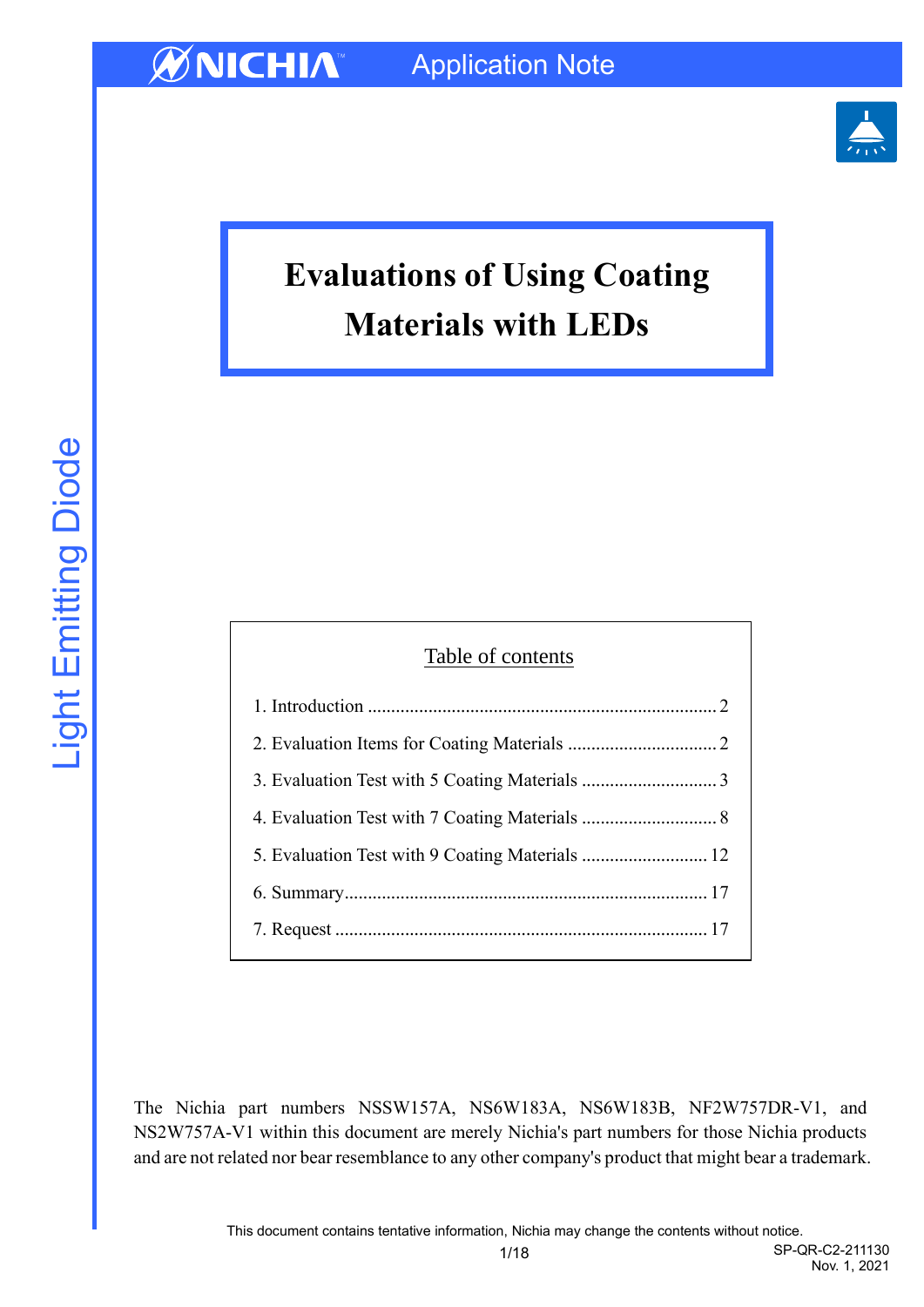## <span id="page-1-0"></span>**1. Introduction**

This application note provides evaluation items/methods for coating materials to support customers when they select the best coating materials for their product with Nichia's LEDs. For reference, we'll show the resin coating materials' evaluation results in each section.

# <span id="page-1-1"></span>**2. Evaluation Items for Coating Materials**

We use coating materials for insulation, dust prevention, water/moisture proofing, water repellent finish, and to enhance the gas barrier property, etc.

Inappropriate coating materials can affect the optical characteristics of the LEDs due to the permeability characteristics and deterioration of the materials.

It is important to select coating materials after evaluating the compatibility with assembled products and the environment. Even when the coating thickness is increased, allowing for insulation, dust prevention, water/moisture proofing, water repellency, and better weatherability and the gas barrier property, the optical characteristics of LEDs are impaired.

Table 1 summarizes the evaluation items/methods for coating materials.

| <b>Evaluation Item</b> |                                     | Concerns                                                                                                                                                                                             | <b>Evaluation Method</b>                                                                                                                                           |
|------------------------|-------------------------------------|------------------------------------------------------------------------------------------------------------------------------------------------------------------------------------------------------|--------------------------------------------------------------------------------------------------------------------------------------------------------------------|
|                        | Permeability<br>Characteristics     | - Impact on the optical characteristics<br>such as decrease in the luminous flux<br>and color shift<br>- Impact on the shape of an assembled<br>product/LED and coating thickness                    | - optical characteristics measurement<br>with various amounts of the material<br>- Optical characteristics<br>measurement before and after<br>coating the material |
| Coating<br>Performance | Degradation                         | - Degradation under the influence of<br>the circumstances such as ultraviolet<br>rays and high temperatures or the light<br>and the heat generated from the LEDs                                     | - Weatherability test<br>- Aging test<br>- Confirm the glass-transition<br>temperature of the coating material                                                     |
|                        | Moisture Proof/<br>Water Repellency | Migration between the leads and on<br>the circuit, and deterioration of each<br>component material                                                                                                   | - Water proof test<br>- Moisture permeability test<br>- Water submersion test<br>- Salt spray test                                                                 |
|                        | Coating Method   Coating Property   | Uneven coating and space between the<br>material and the package, which can<br>affect the optical characteristics and<br>the properties such as moisture proof,<br>water repellency, and gas barrier | - External observation for space<br>- External observation for the coating<br>thickness                                                                            |
| Others                 | Gas Barrier<br>Property             | Impact of corrosive gas                                                                                                                                                                              | Sulfuration test                                                                                                                                                   |

## Table 1. Evaluation Items/Methods of Coating Materials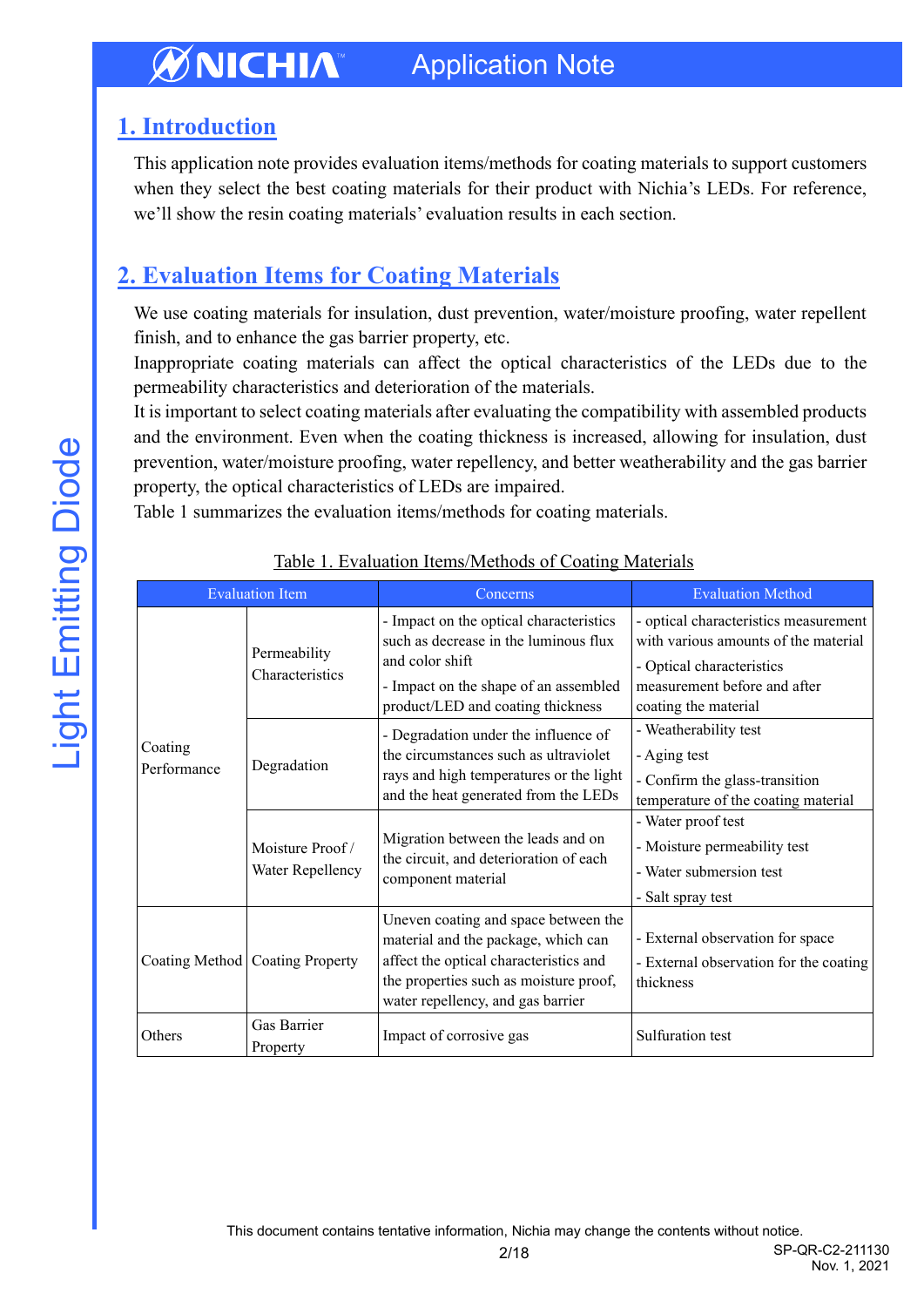# <span id="page-2-0"></span>**3. Evaluation Test with 5 Coating Materials**

We'll provide the evaluation methods/results of the 5 items below. Table 2 shows the description of the coating materials used herein.

| Supplier | Coating Material No. | Main Ingredient       | <b>Details</b>                                                                 |
|----------|----------------------|-----------------------|--------------------------------------------------------------------------------|
| a        | A                    | <b>Fluorine Resin</b> | Synthetic resin obtained by polymerizing Olefin                                |
| b        | B                    |                       | containing Fluorine                                                            |
| c        |                      | Olefin Resin          | Resin made by finely dispersing Ethylene-<br>Propylene rubber in Polypropylene |
|          |                      | Silicone Resin        | Organic silicone compound mainly consisting of                                 |
| d<br>E   | siloxane bond        |                       |                                                                                |

## **3.1 Light Transmission Characteristics**

The light transmission characteristics of the coating materials affect the optical characteristics such as the decrease in the LEDs' luminous flux and color shift. The degree of the adverse effects varies depending on the shape/kind of the assembled products/LEDs and the coating thickness. Therefore, it is necessary to evaluate the impact of the light transmission characteristics on a finished product. For reference, Table 3 shows the evaluation results of the luminous flux and the chromaticity of NSSW157A and NS6W183A, according to the 5 coating materials.

Table 3. Evaluation Results of Optical Characteristics of NSSW157A and NS6W183A  $T_A = 25$ °C

| Part Number      | NSSW157A                                                                                                                                                                                               | <b>NS6W183A</b>                                                                                                                                                                                        |  |
|------------------|--------------------------------------------------------------------------------------------------------------------------------------------------------------------------------------------------------|--------------------------------------------------------------------------------------------------------------------------------------------------------------------------------------------------------|--|
| Appearance       | Size:<br>$3.0$ mm $\times$ 1.4mm $\times$ 0.52mm                                                                                                                                                       | Size:<br>$6.0$ mm×5.0mm×1.35mm                                                                                                                                                                         |  |
| Luminous<br>Flux | 110<br>$\bullet$ A<br>Relative Luminous Flux $\binom{96}{6}$<br>$\approx$<br>$\bullet$ $B$<br>$\bullet$ C<br>$\bullet$ D<br>$\bullet$ E<br>80<br>Befor coating<br>After coating                        | 110<br>$\bullet$ A<br>Relative Luminous Flux (%)<br>$\bullet$ B<br>$\bullet$ C<br>100<br>$\bullet$ D<br>$\bullet$ E<br>90<br>80<br>Befor coating<br>After coating                                      |  |
| Chromaticity     | $0.10 -$<br>$\bullet$ A<br>$\bullet$ B<br>$-0.05$<br>$\bullet$ C<br>$\bullet$ D<br>$\bullet$ E<br>$0.00 -$<br>$\frac{1}{2} - 0.10$<br>0.00<br>$-0.05$<br>0.05<br>0.10<br>0.05<br>$-0.10$<br>$\angle x$ | 0.10<br>$\bullet$ A<br>$\bullet$ B<br>$-0.05$<br>$\bullet$ C<br>$\bullet$ D<br>$\bullet$ E<br>0.00<br>$\sqrt{2} - 0.10$<br>$-0.05$<br>0.00<br>$0.\dot{0}5$<br>0.10<br>$-0.05$<br>$-0.10$<br>$\angle x$ |  |

3/18 SP-QR-C2-211130 This document contains tentative information, Nichia may change the contents without notice.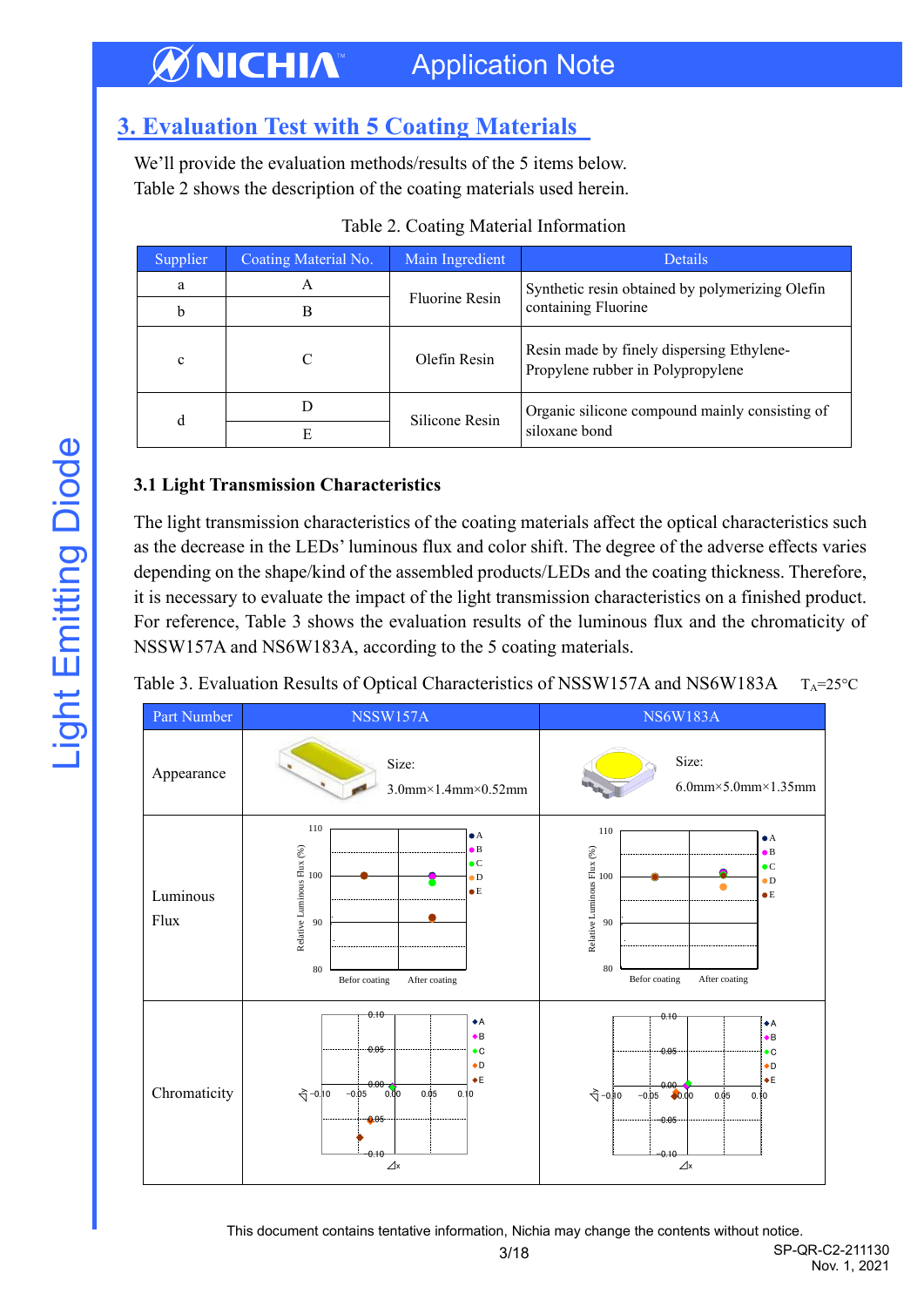\* Brush coating (1 time)

\* Coating thickness: Silicone Resin (D and E) > Olefin Resin (C) > Fluorine Resin (A and B)

As shown in the data, the characteristics change increased in the following order:

Silicone Resin (D and E) > Olefin Resin (C) > Fluorine Resin (A and B)

This might be related to the coating thickness; the thicker the film is, the larger the change.

There were some differences in the characteristics change between NSSW157A and NS6W183A. This might be because of the size/shape of the emitting surface.

## **3.2 Degradation (Weatherability)**

Coating materials may be deteriorated by some factors surrounding them such as ultraviolet rays and high temperatures or under the influence of the light and the heat generated from assembled products.

Therefore, it is important to evaluate coating materials, considering the estimated operating time, the usage environments, and the construction of the assembled product.

Table 4 shows the accelerated weather resistance test results of LEDs with the 5 coating materials.

| Test Method |  |
|-------------|--|
|             |  |

| Light Source:                     | Metal halide lamp                          |
|-----------------------------------|--------------------------------------------|
| Illuminance:                      | $500 \text{ W/m}^2 (300 - 400 \text{ nm})$ |
| <b>Board Surface Temperature:</b> | $63^{\circ}$ C                             |
| <b>Operating Time:</b>            | 200 hrs.                                   |

## Test Result

The LED with Material C was significantly deteriorated.

|                      | $\mathbf{A}$ | $\mathbf{B}$ | $\mathbf C$            | D  | E                      |
|----------------------|--------------|--------------|------------------------|----|------------------------|
| <b>Before Test</b>   |              |              |                        |    |                        |
| After Test           |              |              |                        |    |                        |
| <b>Discoloration</b> | No           | No           | Major<br>Discoloration | No | Minor<br>Discoloration |

## Table 4. Accelerated Weather Resistance Test Result

\* Brush coating (1 time)

As shown in the test results, the LEDs with the individual materials are unsusceptible to degradation in the following order:

Fluorine Resin  $(A \text{ and } B)$  > Silicone Resin  $(D \text{ and } E)$  > Olefin Resin  $(C)$ 

Thus, fluorine resins are more resistant to climate conditions; chemically more stable to the light such as ultraviolet, etc.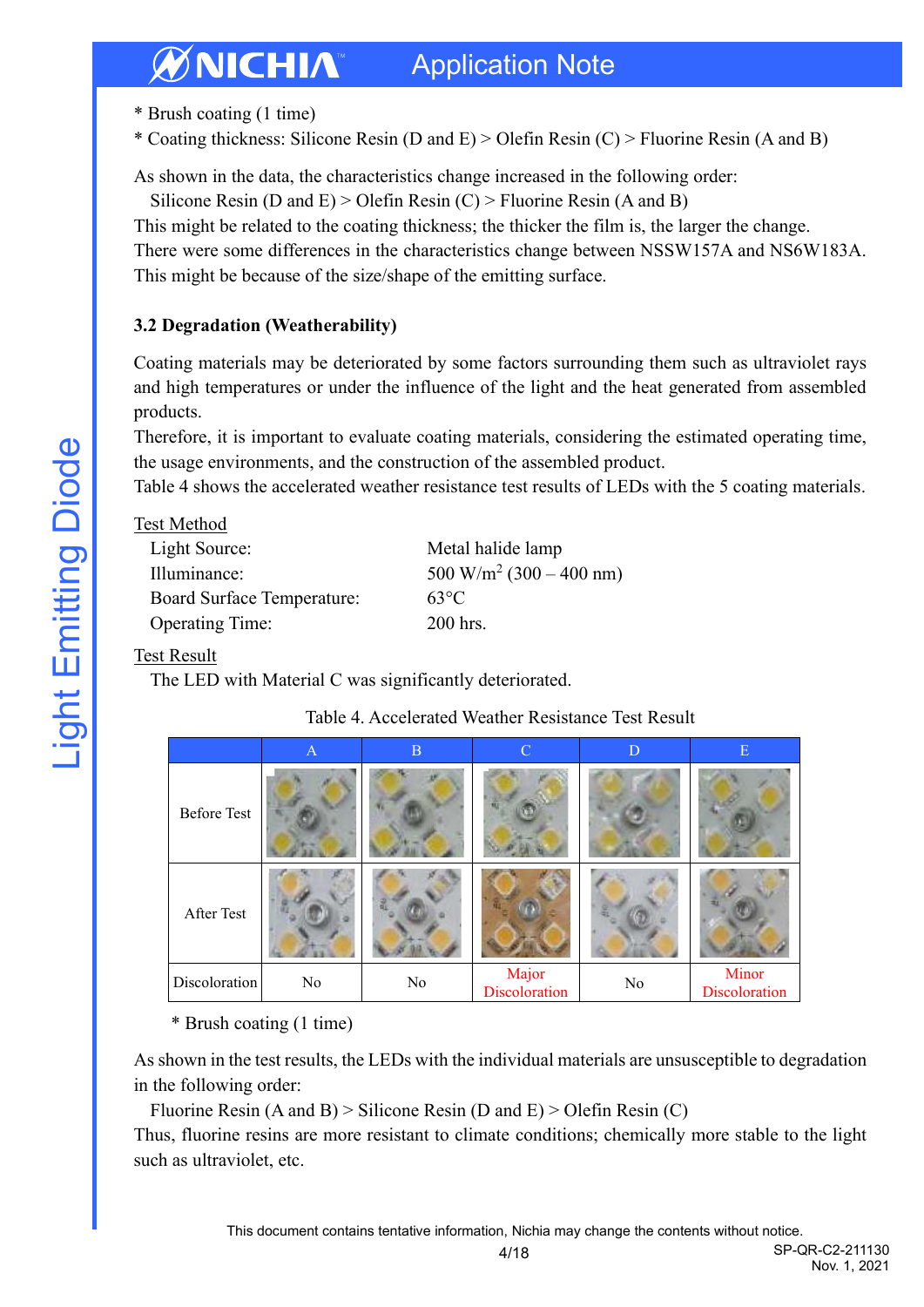## **3.3 Water Repellency**

It is important to evaluate the water repellency of coating materials, considering the usage environments of the assembled product. For example, we should evaluate the moisture proof property and the water repellency; "water repellency" refers to the ability to resist wetting and "moisture proof" refers to the ability to create a barrier that blocks moisture from passing through the barrier.

Coating materials have different properties. Therefore, the coating material which is fully compatible with the assembled product should be selected to achieve the desired performance.

### **3.3.1 Water Repellency Test**

#### Test Method:

- (1) Coat the board with each coating material with a brush once.
- (2) Cure the coating material and place several droplets of water on the board.
- (3) Measure the contact angle of the droplets on the board.

The larger the contact angle, the more highly hydrophobic and water repellent the material is.

### Table 5. Contact Angle of Water Droplet on the Board



#### Table 6. Water Repellency Test Result

| <b>Coating Material</b> | <b>Contact Angle</b> |
|-------------------------|----------------------|
| No Coating              | $77^{\circ}$         |
| A                       | $117^\circ$          |
| R                       | $110^{\circ}$        |
| C                       | $77^{\circ}$         |
| נ ו                     | $104^\circ$          |
| E                       | $104^\circ$          |

## Test Result

The water repellency of the 5 materials is as follows:

Fluorine Resin  $(A \text{ and } B)$  > Silicone Resin  $(D \text{ and } E)$  > Olefin Resin  $(C)$ 

The more repellent to water, the smaller the surface tension and the more resistant to water.

#### **3.3.2 Moisture Proof Test**

#### Test Method:

In accordance with JIS-Z-0208; "Testing methods for the determination of the water vapor transmission rate of moisture-proof packaging materials (cup method)" or JIS-Z-7129; "the moisture sensor method, the infrared sensor method, and the gas chromatography method" The specimen with lower transmission rate has a better moisture proof property.

| Material             | <b>Test Conditions</b>    | In accordance with | Film Thickness | <b>Moisture Permeability</b> |
|----------------------|---------------------------|--------------------|----------------|------------------------------|
| Coating Material A   | Ta= $25^{\circ}$ C, RH90% | $JIS-Z-0208$       | $30 \mu m$     | 220 g/m <sup>2</sup> /24h    |
| Coating Material B   | Ta=40°C, RH90%            | $JIS-Z-7129$       | $20 \mu m$     | $200 g/m^2/24h$              |
| Coating Material C   | Ta=40°C, RH90%            | $JIS-Z-0208$       | $41.7 \mu m$   | 13.3 $g/m^2/24h$             |
| Silicone Elastomer * | Ta= $25^{\circ}$ C, RH90% | $JIS-Z-7129$       | $25 \mu m$     | 820 g/m <sup>2</sup> /24h    |

\* The moisture permeability of the silicone elastomer is from the database literature.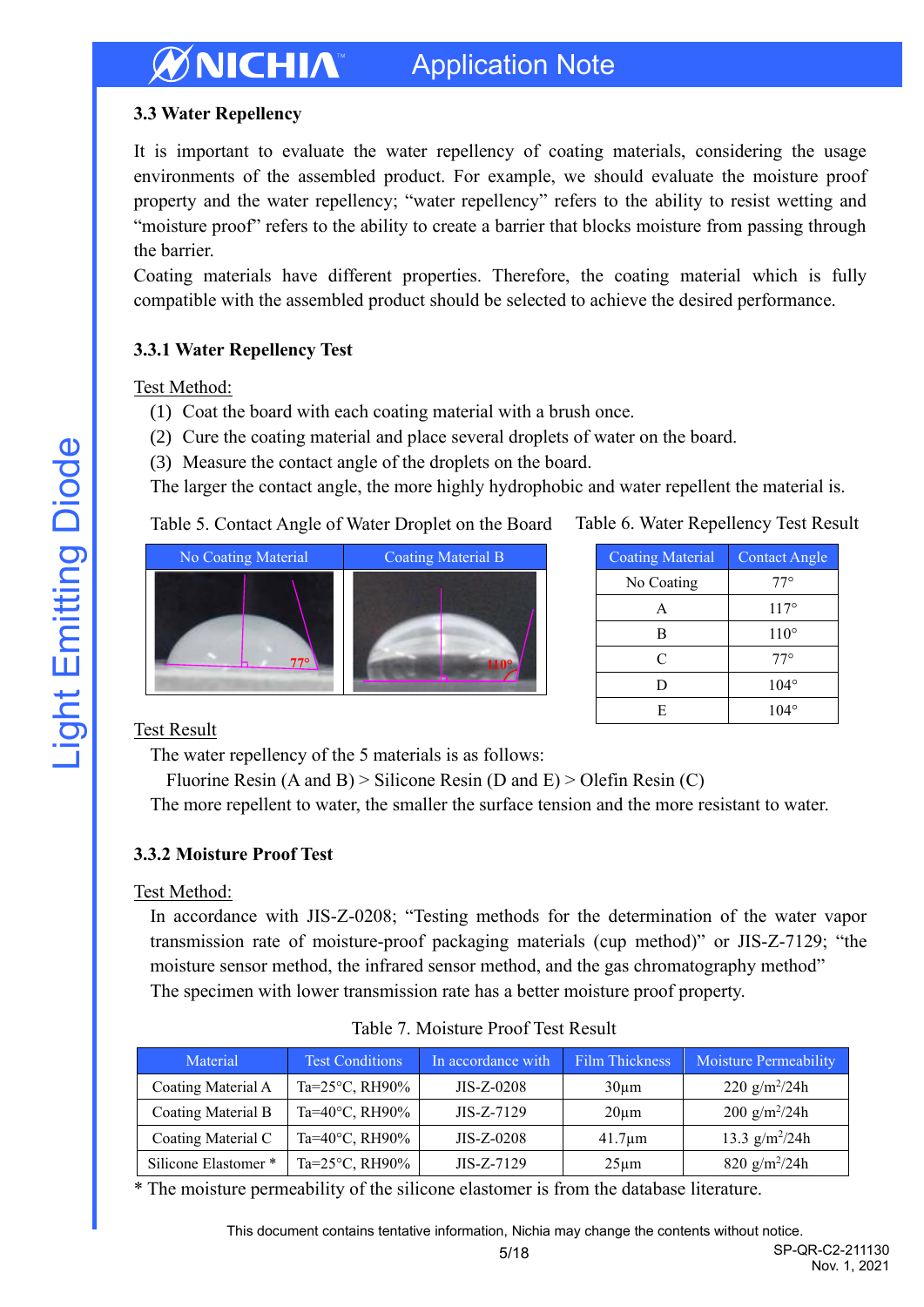Test Result

The order of the moisture proof property of the 5 materials is as follows:

Olefin Resin  $(C)$  > Fluorine Resin  $(A \text{ and } B)$  > Silicone Resin  $(D \text{ and } E)$ 

Olefin resin is superior to any other material. We suspect that the low density/film thickness after the resin curing process results in low moisture permeability.

## **3.4 Coating Property**

Depending on the coating property of the coating material, it cannot be uniformly applied on the assembled product, or space is left between the material and the LED/board. In such cases, the assembled product cannot achieve the properties desired for water repellency and gas barrier, affecting the optical characteristics.

Please be advised that the coating property of a coating material depends on some factors such as the coating object/method. As examples, we'll show the evaluation results of these properties in Tables 8 and 9, using the Coating Material B.

Table 8. External Observation for the Emitting Surface



More uniformly coated

\* Brush coating (1 time)

Table 9. External Observation for the Side Surface



Space between the LED and the board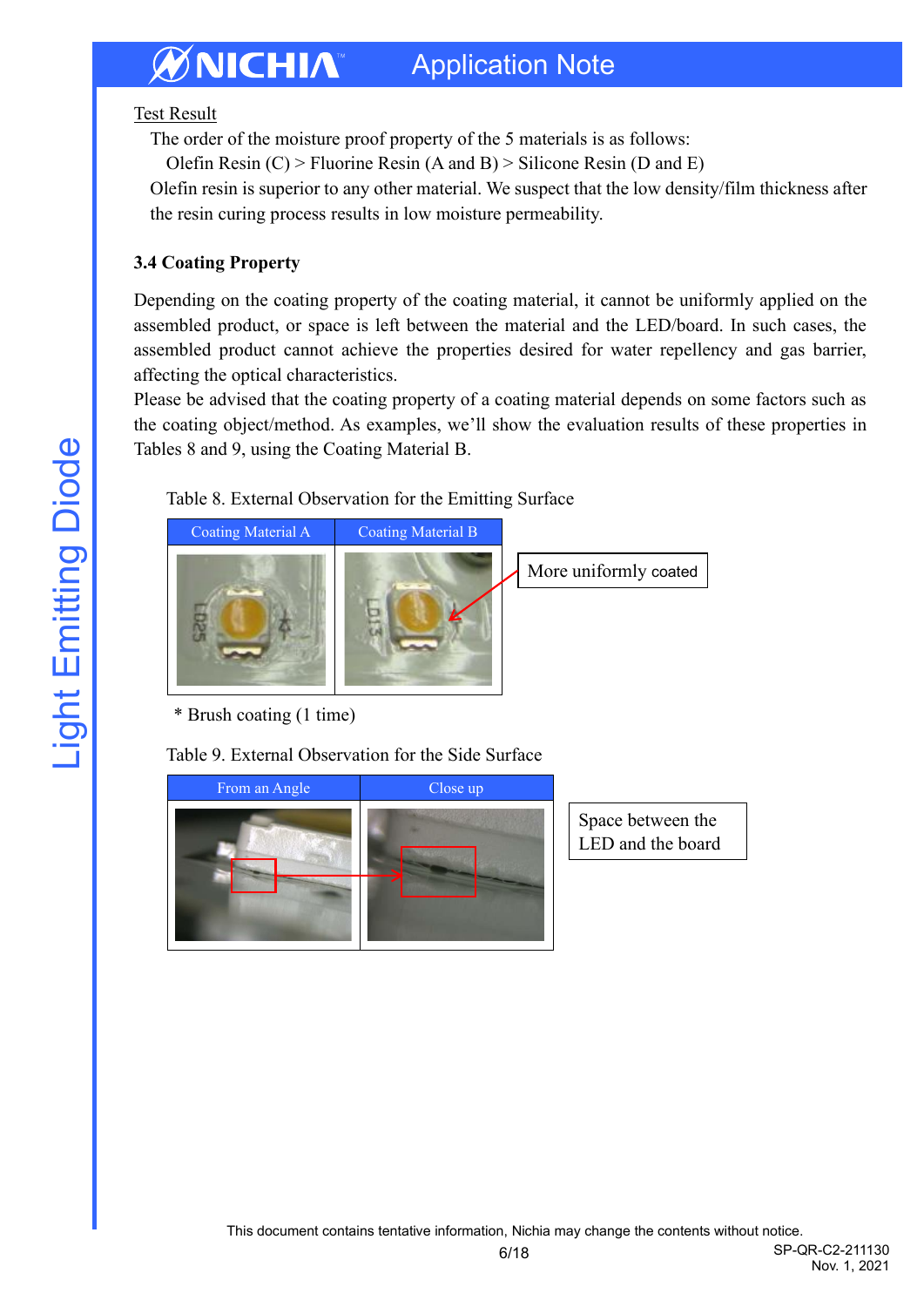## **3.5 Gas Barrier Property**

Nichia uses silver plating for the lead frames of some of our LEDs. The property of the silver plating is changed, resulting in degradation of the optical characteristics, when exposed to corrosive gas containing sulfur and halogen substances.

We conducted a sulfuration test for LEDs coated with each material to evaluate the gas barrier property.

Please refer to Table 10 and Figure 1 for the sulfuration test results.

#### Test Conditions

| Hydrogen Sulfide $(H_2S)$ |
|---------------------------|
| $15$ [ppm]                |
| $T_A = 40$ °C, RH90%      |
| 96 hrs. & 192 hrs.        |
|                           |

#### Table 10. NS6W183B Sulfuration Test Result (External Observation)



(Optical Characteristics Change)

\* We didn't use Material C during the sulfuration test; however, we confirmed during another test that the gas barrier property of the LEDs with Material C was similar as that of the LEDs without any coating material.

## Test Result

The gas barrier property decreases in the following order:

Fluorine Resin (A and B) > Silicone Resin (D and E)

Silicone resin is less dense and it has larger spaces throughout its molecular structure, resulting in the worse gas barrier property.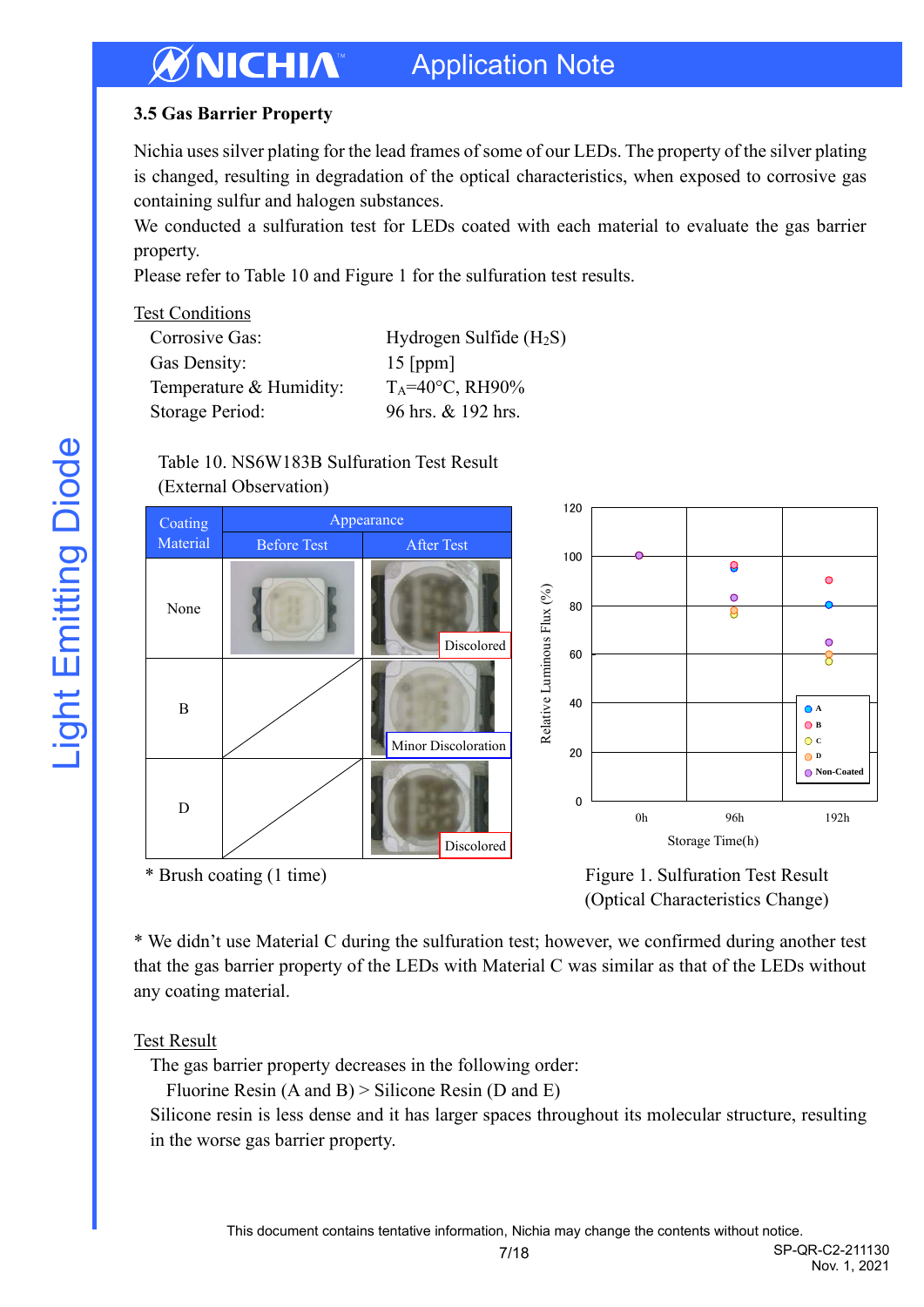#### <span id="page-7-0"></span>**4. Evaluation Test with 7 Coating Materials** (Added in Mar.'14)

There is a large variety of coating materials to apply to the board with electrical components mounted on.

As stated in Section 2, the permeability characteristics and deterioration of the coating materials can affect the LEDs' optical characteristics.

Nichia evaluated the coating materials to select the compatible one with the boards. For example, here are the verification results of the following aspects, demonstrating the outdoor application:

- Deterioration
- Water repellency

We used NS6W183B for the verification tests. Please refer to Table 11 for the appearance of NS6W183B and Table 12 for the main ingredients of each coating material .

| <b>Board</b> | $FR-4$ | Alluminum |
|--------------|--------|-----------|
| Appearance   |        |           |

### Table 11. NS6W183B Mounted on Boards

| Supplier | <b>Coating Material</b> | Main Ingredient | Details                                                                         |
|----------|-------------------------|-----------------|---------------------------------------------------------------------------------|
| a        | $A(*)$                  | Fluorine        |                                                                                 |
| b        | $B(*)$                  |                 | Thermoplastic resin containing fluorine                                         |
|          | $D(*)$                  |                 | Organic silicone compound mainly consisting of                                  |
| d        | $E(*1)$                 | Silicone        | siloxane bond                                                                   |
| e        | F                       | Acrylic         | Amorphous resin obtained by polymerizing acrylic<br>ester                       |
| f        | G                       | Vinyl Butyral   | Amorphous resin obtained by polymerizing polyvinyl<br>butyral and butylaldehyde |
| g        | H                       | Glass Coating   | Inorganic coating material containing glass fiber                               |

#### Table 12. Description of Coating Materials

\*1 Coating Materials A, B, D, and E are the same ones as in Table 2.

\*2 Brush coating (1 time), 1 spray for Material G

## **4.1 Degradation**

We performed the aging test and the weatherability test for the LEDs using each coating material.

## **4.1.1 Aging Test**

We sprayed the LEDs (NS6W183B) mounted on the aluminum board with each coating material and operated them at 25°C for 100 hours. We evaluated how the LEDs would be deteriorated under the influence of the light and the heat for a short time.

Figures 2 and 3 show how much the optical characteristics were changed during the aging test. Table 13 shows the external observation results of the LEDs coated with Materials B, F, G, and H.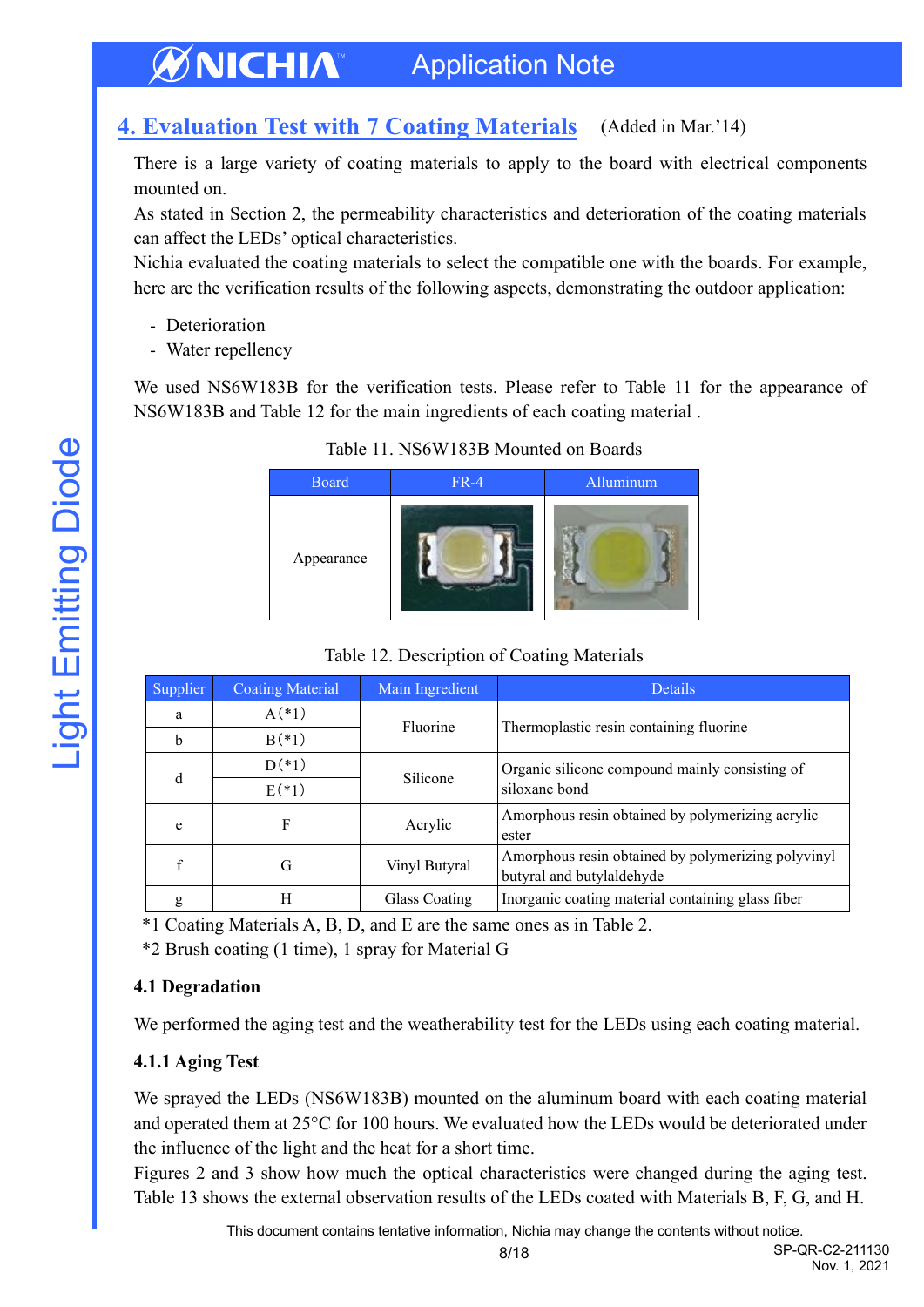





**OA** B **OD OE**  $\overline{\text{OF}}$  $\bigcirc$  G  $\bullet$ H O<sub>Non-coated</sub>

 $\circ$ 





The luminous flux of the LED coated with Material G (Vinyl Butyral Resin) was reduced due to the discoloration. We suspect that the material was deteriorated and discolored under the influence of the light and the heat generated from the LED die. The LED coated with Material H was cracked and the coating material was aggregated on the emitting surface. This must have been caused by the same symptom as seen in Material G.

## **4.1.2 Weatherability Test**

We sprayed the LEDs (NS6W183B) mounted on the aluminum board with each coating material and operated them at the following conditions. Please refer to Section 3.2 for Materials A, B, D, and E.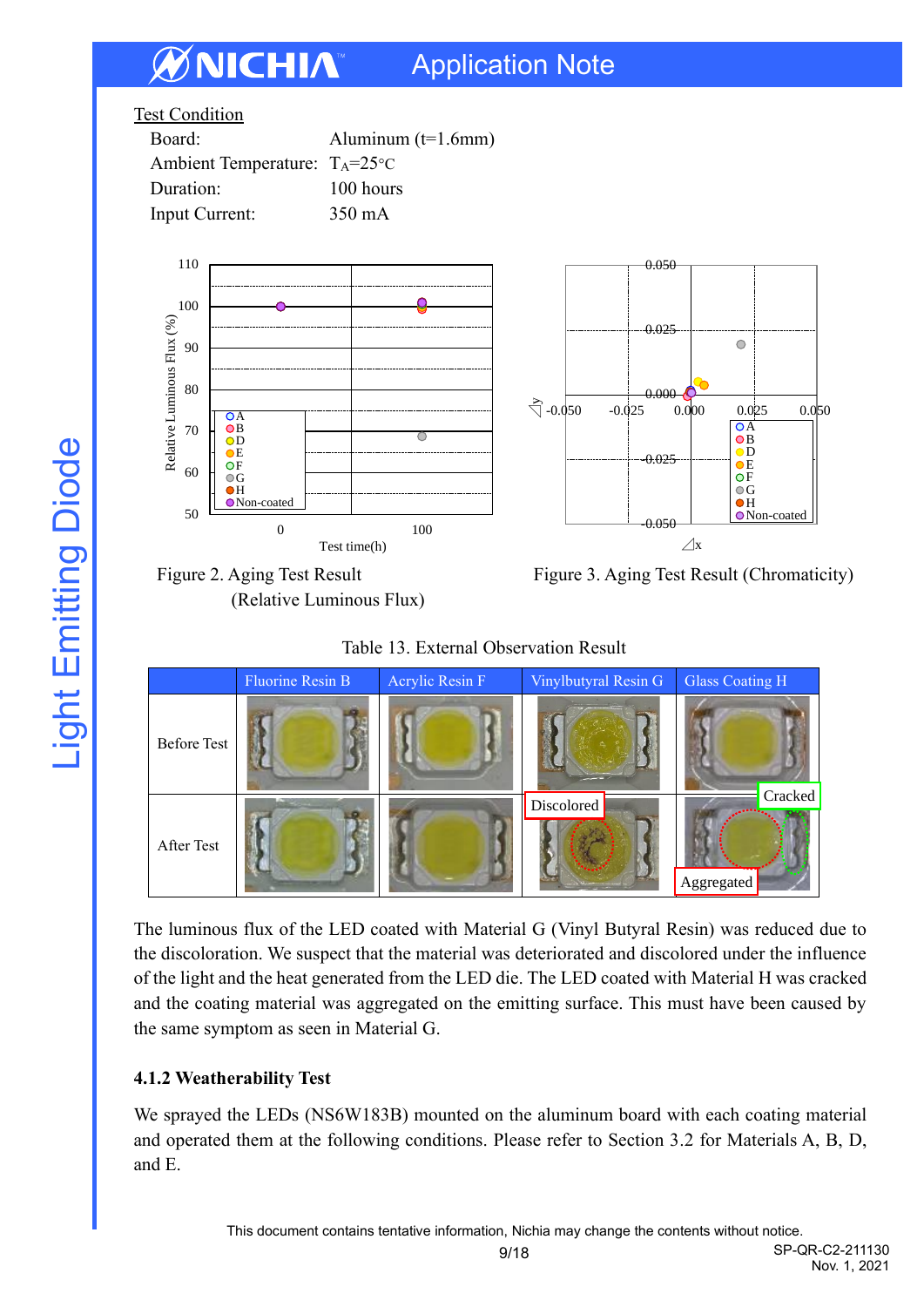| <b>Test Conditions</b>            |                                      |
|-----------------------------------|--------------------------------------|
| Light Source:                     | Metal halide lamp                    |
| Illuminance:                      | 500 W/m <sup>2</sup> (300 to 400 nm) |
| <b>Board Surface Temperature:</b> | 63°C/50%RH                           |
| Duration:                         | $200$ hrs.                           |
|                                   |                                      |

Table 14. Weatherability Test Result

|                    | Acrylic Resin F   | Vinylbutyral Resin G | <b>Glass Coating H</b> |
|--------------------|-------------------|----------------------|------------------------|
| <b>Before Test</b> |                   |                      |                        |
| After Test         | Discolored        | Discolored           | Cracked                |
| Discoloration      | <b>Discolored</b> | Discolored           | No                     |

All the coating materials were significantly deteriorated probably due to the disconnection of the molecular bonds under the influence of the ultraviolet rays

## **4.2 Water Repellency Test (Water Immersion Test and Salt Spray Test)**

We sprayed the LEDs (NS6W183B) mounted on the FR-4 with each coating material and operated them during the following tests:

- Water Immersion Test
- Salt Spray Test

Please refer to Figures 4 and 5 for the test methods and Tables 15 and 16 for the external observation results before/after the tests. We skipped the tests for Materials A and E.



Fig.4. Water Immersion Test Fig.5. Salt Spray Test



## Test Conditions

| Board:           | $FR-4$ (t=1.6mm)                                                                     |
|------------------|--------------------------------------------------------------------------------------|
| perature:        | $T_A = 25$ °C                                                                        |
| Duration:        | $8$ hrs.                                                                             |
| Input Current:   | $100 \text{ mA}$                                                                     |
|                  | Water Immersion Test: The LED mounted on the FR-4 is immersed in water and operated. |
| Salt Spray Test: | Salt water (3% density) is sprayed on the LED mounted on the FR-4                    |
|                  | every 30 minutes.                                                                    |

This document contains tentative information, Nichia may change the contents without notice.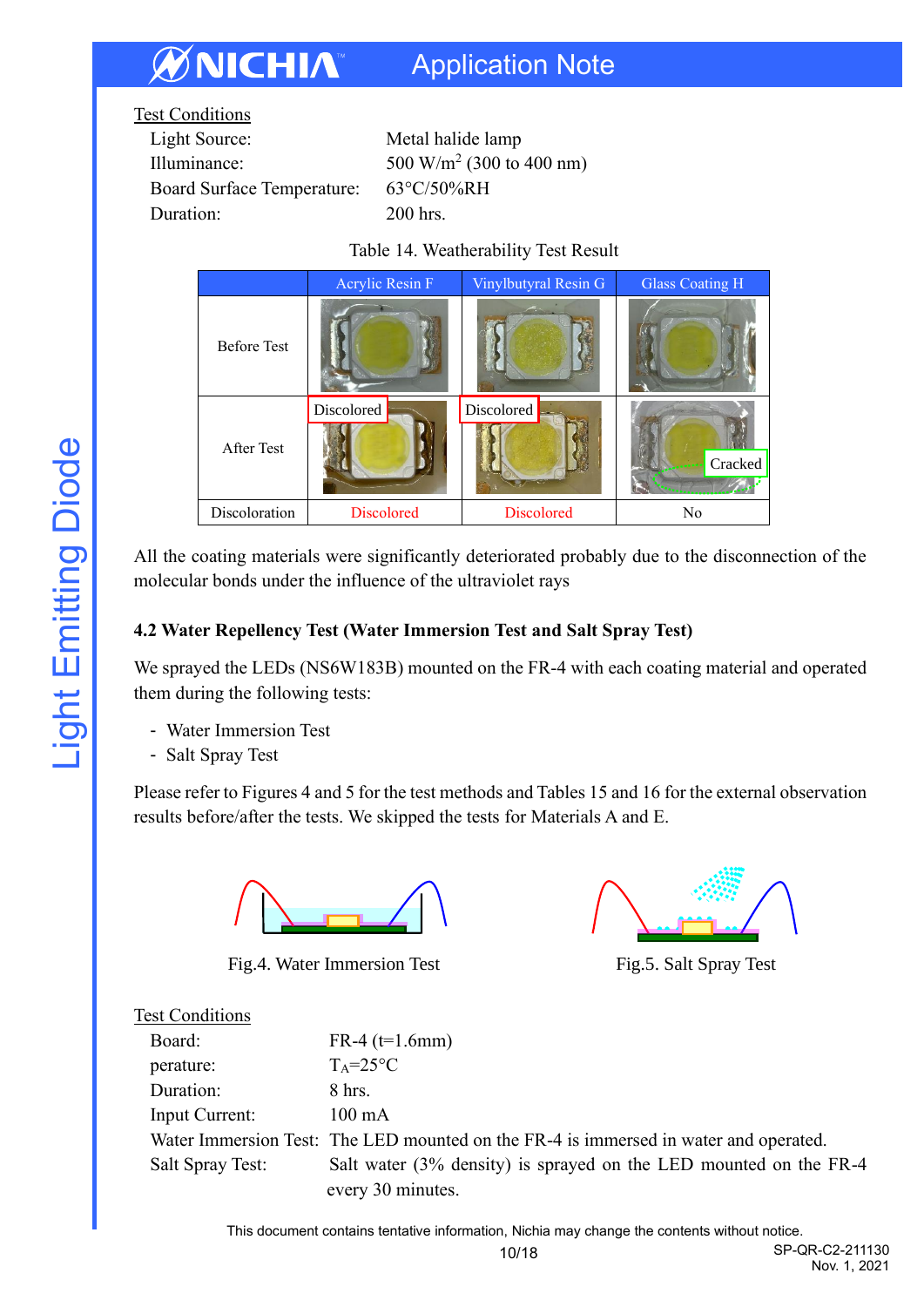| <b>Coating Material</b>   | <b>Before Test</b> | <b>After Test</b> | <b>Lighting Inspection</b> |
|---------------------------|--------------------|-------------------|----------------------------|
| B<br>(Fluorine Resin)     |                    |                   | No Abnormality             |
| D<br>(Silicone Resin)     |                    | Corroded          | No Abnormality             |
| F<br>(Acrylic Resin)      |                    |                   | No Abnormality             |
| G<br>(Vinylbutyral Resin) |                    | Corroded          | <b>Current Leakage</b>     |
| H<br>(Glass Coating)      |                    |                   | No Abnormality             |
| None                      |                    | Corroded          | <b>Current Leakage</b>     |

## Table 15. Water Immersion Test Result

#### Table 16. Salt Spray Test Results

| <b>Coating Material</b>   | <b>Before Test</b> | <b>After Test</b> | <b>Lighting Inspection</b> |
|---------------------------|--------------------|-------------------|----------------------------|
| B<br>(Fluorine Resin)     |                    |                   | No Abnormality             |
| Ð<br>(Silicone Resin)     |                    |                   | No Abnormality             |
| F<br>(Acrylic Resin)      |                    | Corroded          | No Abnormality             |
| G<br>(Vinylbutyral Resin) |                    | Corroded          | No Abnormality             |
| H<br>(Glass Coating)      |                    |                   | Cracked<br>No Abnormality  |
| None                      |                    | Corroded          | <b>Current Leakage</b>     |

This document contains tentative information, Nichia may change the contents without notice.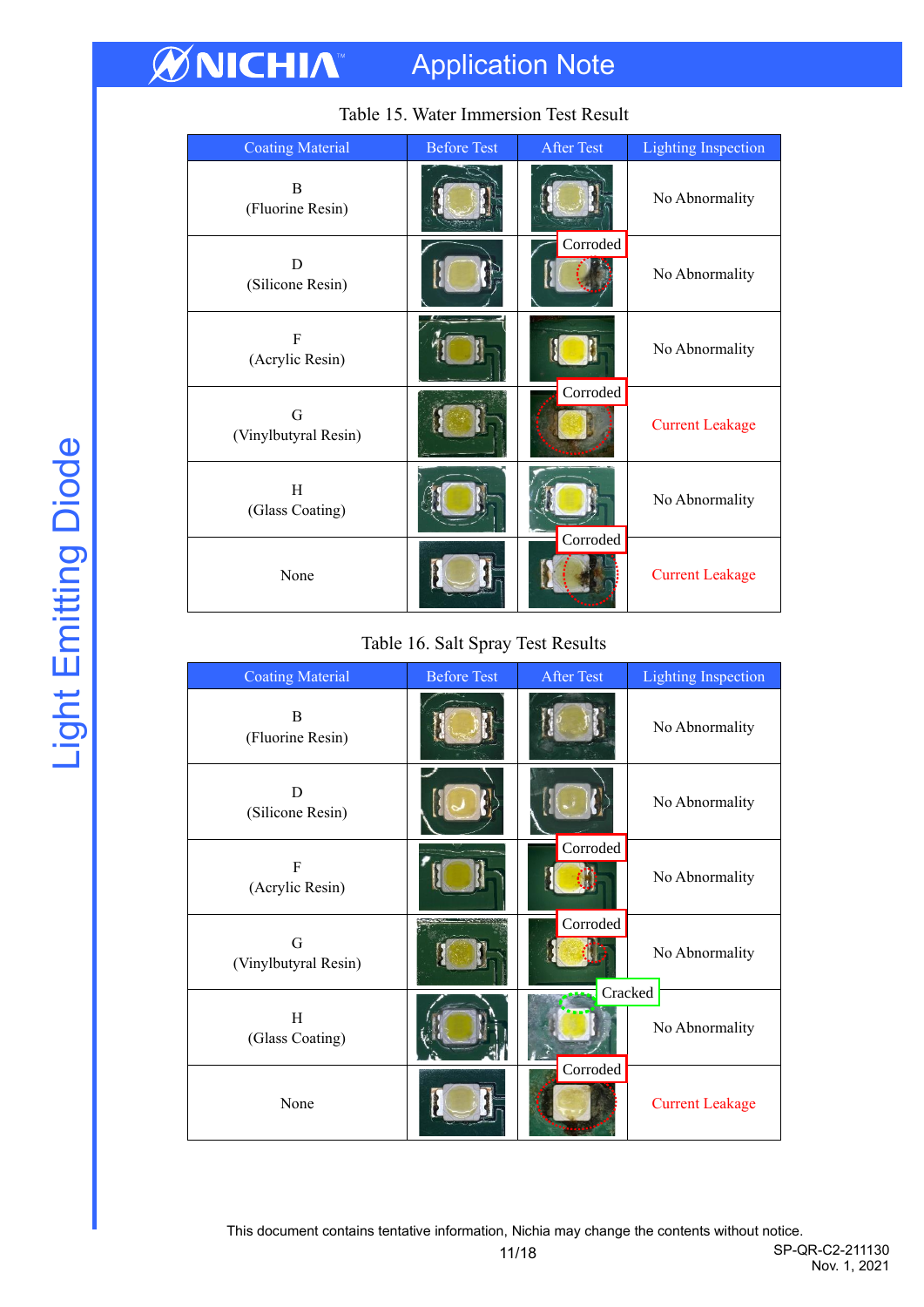| Coating Material | Main Ingredient       | <b>Water Immersion Test</b> | <b>Salt Spray Test</b> |
|------------------|-----------------------|-----------------------------|------------------------|
|                  | <b>Fluorine Resin</b> |                             |                        |
|                  | Silicone Resin        |                             |                        |
|                  | Acrylic Resin         |                             |                        |
|                  | Vinylbutyral Resin    |                             |                        |
|                  | Glass Coating         |                             |                        |

Table 17. Water Immersion / Salt Spray Test Results

○: No significant corrosion

 $\Delta$ : Minor Corrosion, compared with the LED without any coating

×: Little difference, compared with the LED without any coating

## <span id="page-11-0"></span>**5. Evaluation Test with 9 Coating Materials** (Added in Nov.'15)

Nichia evaluated 9 coating materials: refer to Table 18 for the description of the 9 materials.

| Supplier    | <b>Coating Material</b> | Main Ingredient       | <b>Details</b>                                            |
|-------------|-------------------------|-----------------------|-----------------------------------------------------------|
| h           |                         |                       |                                                           |
|             |                         | <b>Fluorine Resin</b> | Synthetic resin obtained by polymerizing Olefin           |
| h           | K                       |                       | containing Fluorine                                       |
|             |                         |                       |                                                           |
| d           | $E(*)$                  | Silicone Resin        | Organic silicone compound mainly consisting of            |
|             | M                       |                       | siloxane bond                                             |
|             | N                       | Polyurethane Resin    | Resin containing urethane bond                            |
| $\mathbf c$ | $C(*)$                  | Olefin Resin          | Synthetic resin obtained from polymerized olefin          |
|             | O                       | Acrylic Resin         | Amorphous resin obtained by polymerizing<br>acrylic ester |

Table 18. Description of Coating Materials

\* C, E: The same materials as described in Table 2 in Section 3

## **5.1 Applying Method of Coating Materials**

Nichia used an automatic dip coating method for Section 5 to evaluate these materials. It's a highly reproducible method; the LED-mounted board was dipped into each coating material, and the layer thickness was adjusted by changing the removing speed. Refer to Table 19 for the sample LED and Table 20 for the conditions for each material.



Table 19. External Appearance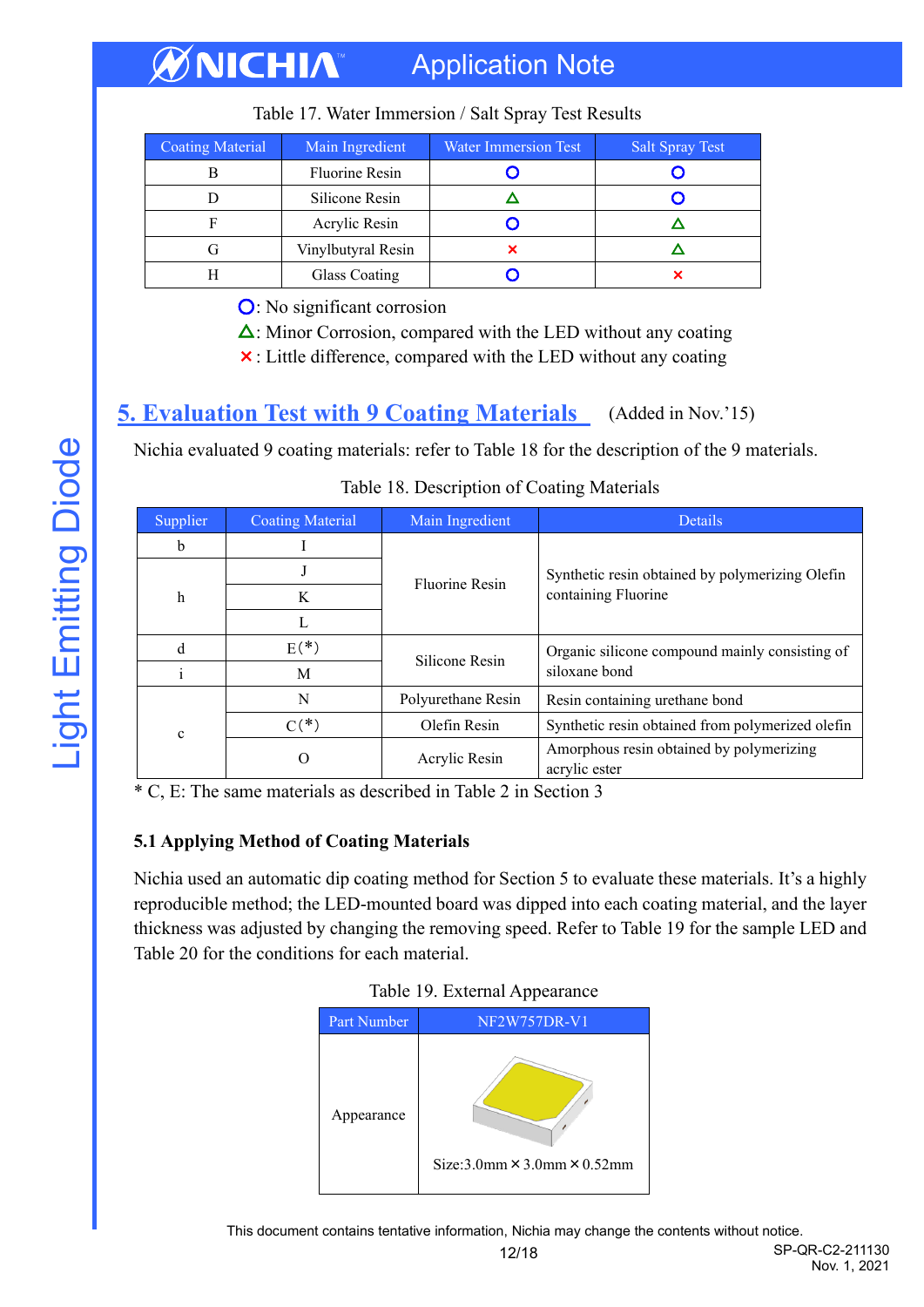| Material. | Main Ingredient       | <b>Viscosity</b> | Pulling Speed(mm/sec) | Layer Thickness(*) (µm) |
|-----------|-----------------------|------------------|-----------------------|-------------------------|
| 1         |                       | Middle           | 50                    | 10                      |
| J         | <b>Fluorine Resin</b> | Low              | 10                    | $1\sim2$                |
| K         |                       | Low              | 10                    | $\leq$ 1                |
| L         |                       | Low              | 10                    | $\leq$ 1                |
| E         | Silicone Resin        | High             | 300                   | 160                     |
| M         |                       | High             | 300                   | 160                     |
| N         | Polyurethane Resin    | Middle           | 50                    | 30                      |
| C         | Olefin Resin          | Middle           | 50                    | 20                      |
| $\Omega$  | Acrylic Resin         | Middle           | 50                    | 30                      |

#### Table 20. Conditions for each material

\* The above layer thickness is the average of the thickness values at some given points on the layer of each material.

#### **5.2 Light Transmission Characteristics**

Each coating material was applied to the LED-mounted (NF2W757DR-V1) aluminum board as described in Table 20. Refer to Figure 6 for the luminous flux change and Figure 7 for the chromaticity change.







Nov. 1, 2021

There was little difference in the luminous flux after the sample was coated with each material; on the other hand, we found a significant color shift in the LED coated with E and M. This is because their coating layers were much thicker than the others'.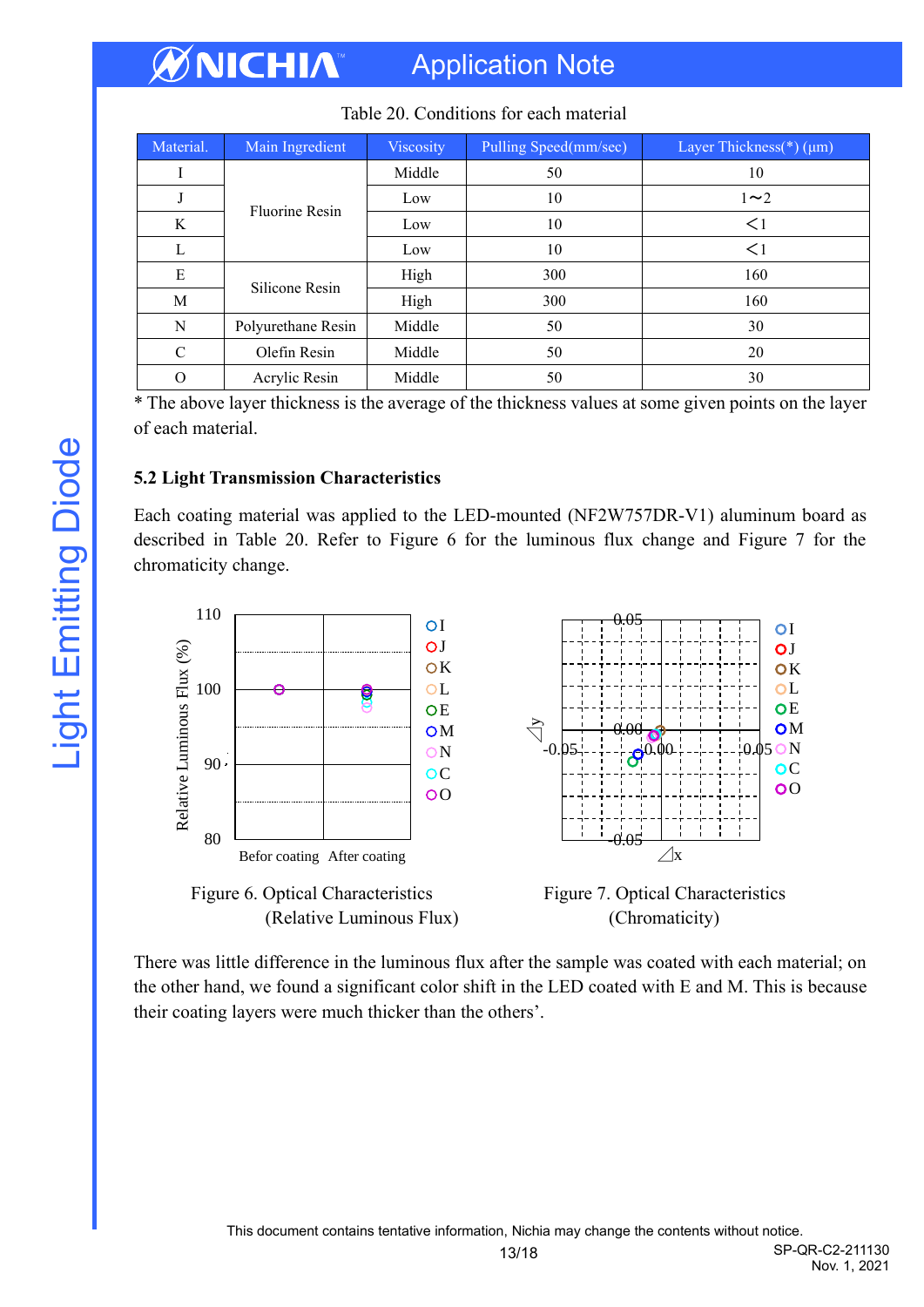## **5.3 Degradation**

We performed the weatherability test and the aging test for the LEDs using each coating material.

## **5.3.1 Weatherability Test**

We sprayed the LEDs (NF2W757DR-V1) mounted on the aluminum board with each coating material and operated them at the following conditions, assuming that they were operated outdoors. Refer to Table 21 for the external observation results and Figure 8 for the relative luminous flux change.

| <b>Test Conditions</b> |
|------------------------|
|                        |

| Metal halide lamp                            |
|----------------------------------------------|
| 500 W/m <sup>2</sup> (300 to 400 nm)         |
| $63^{\circ}$ C/50%RH                         |
| 500, 1.000 hrs. (*Longer than 3.2 and 4.1.2) |
|                                              |



Table 21. Weatherability Test Result

Figure 8. Relative Optical Power

Test time(h)

The LEDs coated with polyurethane (N) and olefin (C) discolored and their luminous flux decreased 500 hours later.

The acrylic coating material (O) aggregated in the points described in Table 21, and the luminous flux of the LED coated with O decreased 1.000 hours later.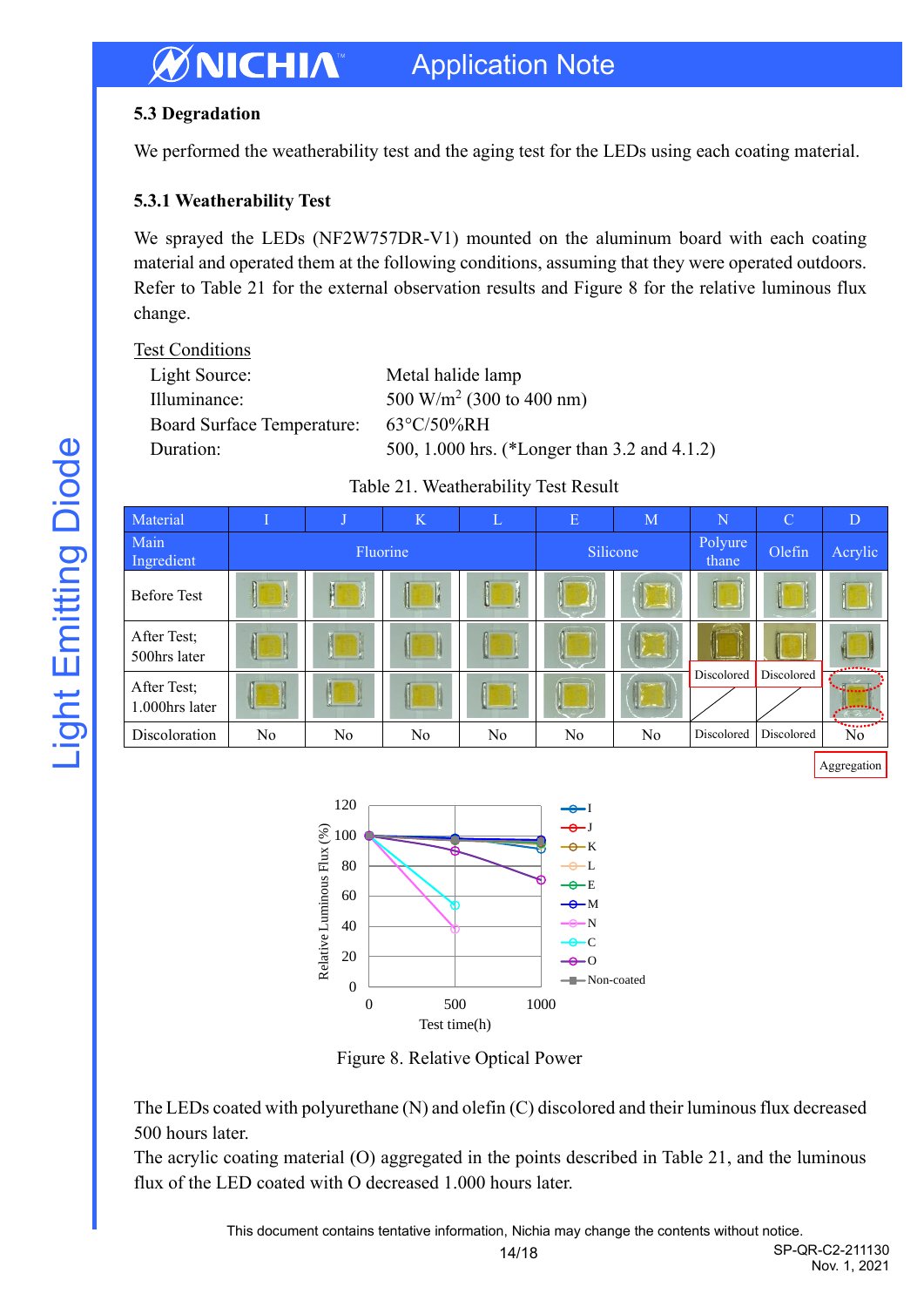## **5.3.2 Aging Test**

We sprayed the LEDs (NF2W757DR-V1) mounted on the FR-4 board with each coating material and operated them at 25°C for 1.000 hours. We evaluated how the LEDs would be deteriorated under the influence of the light and the heat for a short time.

Figures 9 and 10 show how much luminous flux was reduced during the aging test. We skipped the test for the coating materials N, C, and O which had been significantly deteriorated during the weatherability test in 5.3.1.

## Test Conditions

| Ambient Temperature: $T_A = 25^{\circ}C$ |                                                      |
|------------------------------------------|------------------------------------------------------|
| Duration:                                | 1.000 hrs. (*Longer than $4.1.1$ )                   |
| Input Current:                           | 150mA (Rated Current), 200mA (Maximum Rated Current) |



Figure 9. Relative Optical Power (150mA) Figure 10. Relative Optical Power (200mA)

Nov. 1, 2021

There was little difference in the relative optical power among the LEDs coated with the fluorine  $(I, J, K, L)$  / silicone  $(E, M)$  materials and the non-coated LED at either of the input current values (150 and 200mA). None of the LEDs coated with the materials was deteriorated during the aging test.

## **5.4 Gas Barrier Property**

We mounted a different type of LEDs (NF2W757A-V1\*) on an aluminum board and coated them with each material to conduct a sulfuration test. (\* NF2W757A-V1 (Table 22) is more susceptible to sulfur than NF2W757DR-V1.)

Please refer to Table 23 for the external observation results and Figures 11 and 12 for the optical characteristics measurement results. We skipped the test for the coating materials N, C, and O.

#### Test Conditions

| Corrosive Gas:          | Hydrogen Sulfide (H <sub>2</sub> S): $2ppm + Nitrogen Oxide (NOX)$ : 4ppm |
|-------------------------|---------------------------------------------------------------------------|
| Temperature & Humidity: | $T_A = 40^{\circ}$ C, RH $75\%$                                           |
| Storage Period:         | 42 hrs. & 84 hrs.                                                         |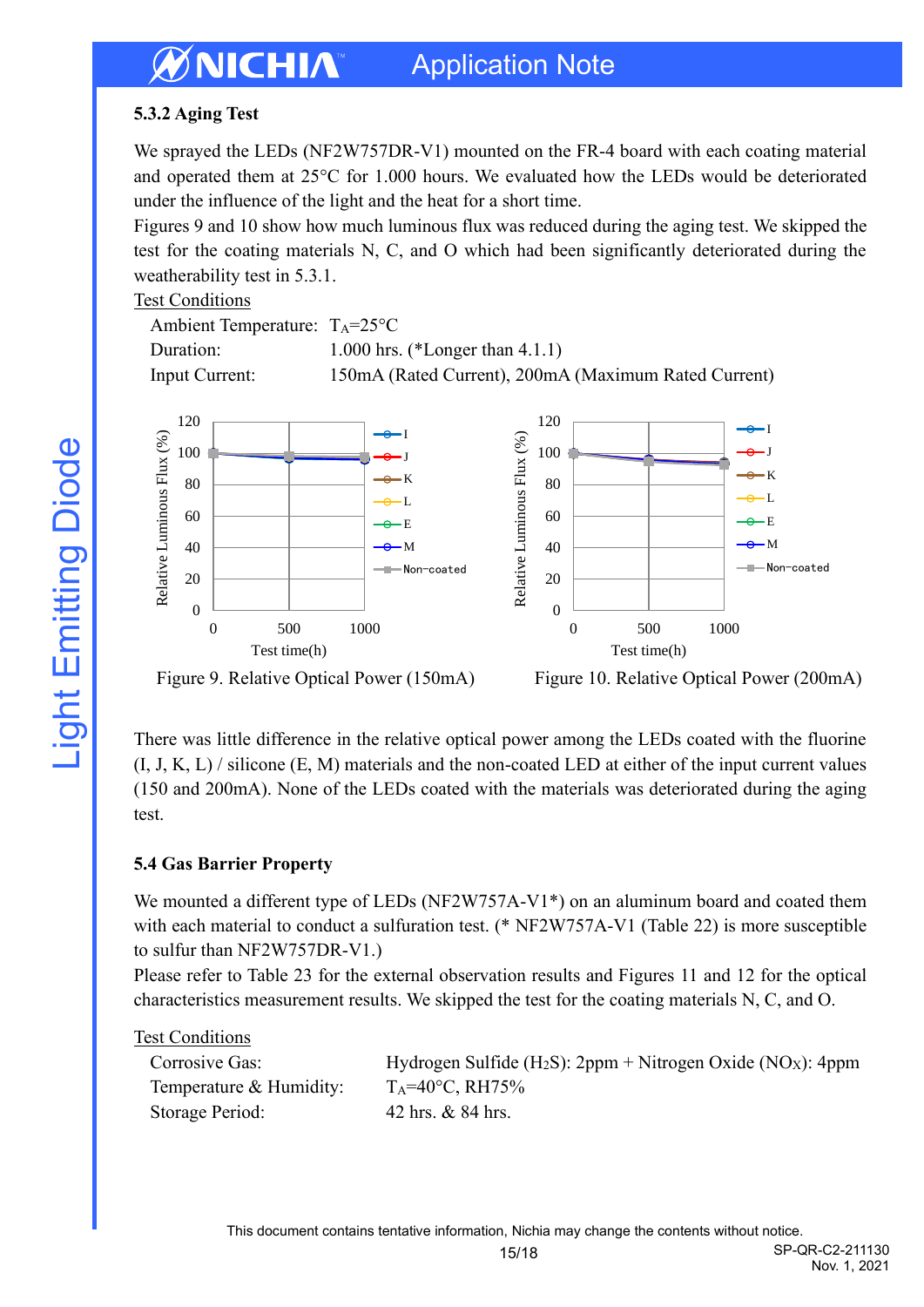# ØNICHIA

# Application Note

## Table 22. Appearance of NS2W757A-V1

| Part Number | NS2W757A-V1                             |  |  |  |  |
|-------------|-----------------------------------------|--|--|--|--|
| Appearance  | $Size:3.0mm \times 3.0mm \times 0.52mm$ |  |  |  |  |

### Table 23. External Observation Result

| Material                     | T  | J                      | $\rm K$                    | L | E        | $\mathbf{M}$ | Non-Coated |
|------------------------------|----|------------------------|----------------------------|---|----------|--------------|------------|
| Resin                        |    | Fluorine               |                            |   | Silicone | $\sim$       |            |
| <b>Before Test</b>           |    |                        |                            |   |          |              |            |
| After Test<br>42 hours later |    | <b>STEP</b>            |                            |   |          |              | M          |
| After Test<br>84 hours later |    |                        |                            | Ņ |          |              |            |
| Discoloration                | No | Minor<br>Discoloration | <b>Major Discoloration</b> |   |          |              |            |





 $0.05$ 

I





As described in 3.5, the fluorine resin was superior to the silicone resin in the gas barrier property. As shown in Table 23, Figures 11 and 12, the fluorine coating materials I and J were less susceptible to sulfur. The other fluorine coating materials K and L were found to be more susceptible to sulfur than the silicone ones; this is because of their thinner layers, resulting in the worse gas barrier property.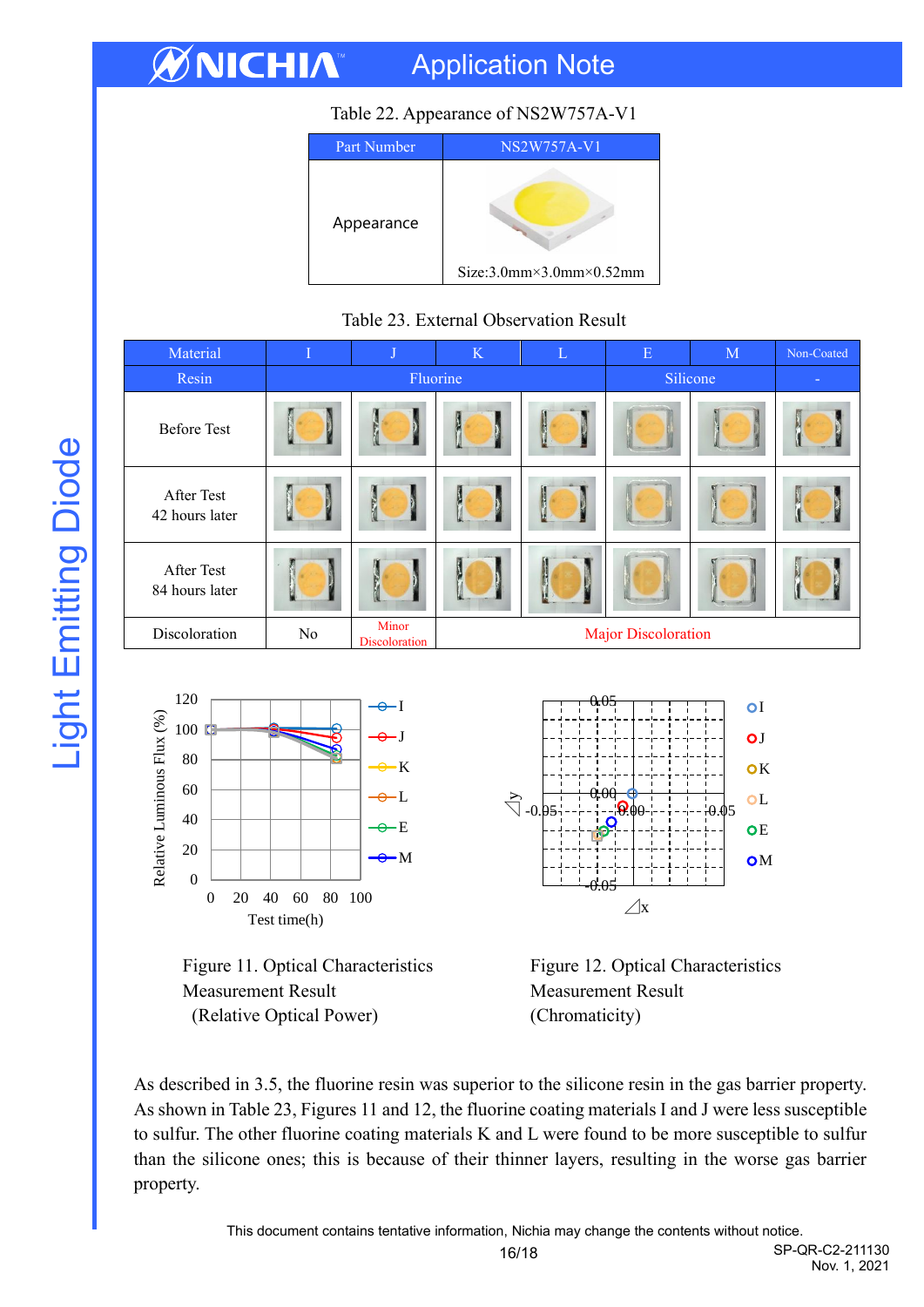# <span id="page-16-0"></span>**6. Summary**

Judging from the evaluation results so far, the fluorine coating materials have the least impact on the LED-mounted board and achieve sufficient coating performance. The silicone resin doesn't have significant adverse effects on the coating performances, although its gas barrier property is inferior to the fluorine resin. The silicone resin features its easy coating and its inexpensive price; it is effective depending on the purposes. Table 24 summarizes the evaluation results of each coating material.

|              |                               |                         | <b>Coating Performance</b> |                           |                |                     |                   |                    |                       | Coating<br>Method       | Others                         |
|--------------|-------------------------------|-------------------------|----------------------------|---------------------------|----------------|---------------------|-------------------|--------------------|-----------------------|-------------------------|--------------------------------|
|              |                               | <b>Coating Material</b> | Light                      | Degradation               |                | Water Repellency    |                   |                    |                       | Coating<br>Property     | <b>Gas Barrier</b><br>property |
|              | Supplier<br>(Main Ingredient) |                         | Transmission               | Weatherability            | Aging          | Water<br>Repellency | Moisture<br>Proof | Water<br>Immersion | Salt Spray<br>Test    | External<br>Observation | Sulfuration<br><b>Test</b>     |
|              |                               | 3.1<br>5.2              | 3.2<br>4.1.2<br>5.3.1      | 4.1.1<br>5.3.2            | 3.3.1          | 3.3.2               | 4.2               |                    | 3.4                   | 3.5<br>5.4              |                                |
| $\rm{a}$     | A                             |                         | $\mathbf{o}$               | $\circ$                   | $\circ$        | $\circ$             | $\circ$           |                    |                       | $\bullet$               | $\circ$                        |
| $\mathbf b$  | $\mathbf{B}$                  |                         | $\bullet$                  | $\circ$                   | $\circ$        | $\overline{O}$      | $\circ$           | $\circ$            | $\bullet$             | $\bullet$               | $\circ$                        |
|              | I                             | Fluorine                | $\bullet$                  | $\circ$                   | $\circ$        |                     |                   |                    |                       |                         | $\overline{O}$                 |
|              | J                             |                         | $\overline{O}$             | $\circ$                   | $\overline{O}$ |                     |                   |                    |                       |                         | $\Delta$                       |
| h            | K                             |                         | $\bullet$                  | $\circ$                   | $\circ$        |                     |                   |                    |                       |                         | $\pmb{\times}$                 |
|              | $\mathbf L$                   |                         | $\overline{O}$             | $\circ$                   | $\circ$        |                     |                   |                    |                       |                         | $\pmb{\times}$                 |
|              | $\mathbf C$                   | Olefin                  | $\bullet$                  | $\pmb{\times}$            |                | $\pmb{\times}$      | $\circ$           |                    |                       |                         |                                |
| $\mathbf c$  | N                             | Polyurethane            | $\circ$                    | $\boldsymbol{\mathsf{x}}$ |                |                     |                   |                    |                       |                         |                                |
|              | $\mathcal{O}$                 | Acrylic                 | $\bullet$                  | $\boldsymbol{\mathsf{x}}$ |                |                     |                   |                    |                       |                         |                                |
| d            | D                             |                         | $\Delta$                   | $\circ$                   | $\circ$        | $\overline{O}$      | $\Delta$          | Δ                  | $\overline{O}$        |                         | ×                              |
|              | $\mathbf E$<br>Silicone       | $\Delta$                | $\circ$                    | $\circ$                   | $\overline{O}$ | $\Delta$            |                   |                    |                       | $\pmb{\times}$          |                                |
| $\mathbf{i}$ | M                             |                         | $\Delta$                   | $\circ$                   | $\circ$        |                     |                   |                    |                       |                         | $\boldsymbol{\mathsf{x}}$      |
| $\mathbf e$  | $\rm F$                       | Acrylic                 |                            | $\boldsymbol{\mathsf{x}}$ | $\circ$        |                     |                   | $\circ$            | $\Delta$              |                         |                                |
| $\mathbf f$  | $\mathbf G$                   | Vinylbutyral            |                            | $\pmb{\times}$            | $\pmb{\times}$ |                     |                   | $\pmb{\times}$     | $\boldsymbol{\Delta}$ |                         |                                |
| g            | $\rm H$                       | <b>Glass Coating</b>    |                            | $\boldsymbol{\mathsf{x}}$ | $\pmb{\times}$ |                     |                   | $\mathbf{o}$       | $\pmb{\times}$        |                         |                                |

|  | Table 24. Summary of Evaluation Results of Coating Materials |  |  |
|--|--------------------------------------------------------------|--|--|
|  |                                                              |  |  |

# <span id="page-16-1"></span>**7. Request**

Coating materials can help to achieve insulation and to improve the properties for moisture proof, water repellency, and gas barrier; however, the incompatibility between a coating material and an LED-assembled product impairs the performance, or even worse, it shortens the operating life. Please evaluate coating materials according to the usage purpose and environment, considering the impact on/from the LED-assembled product.

Please use the evaluation results of some of these coating materials only as reference.